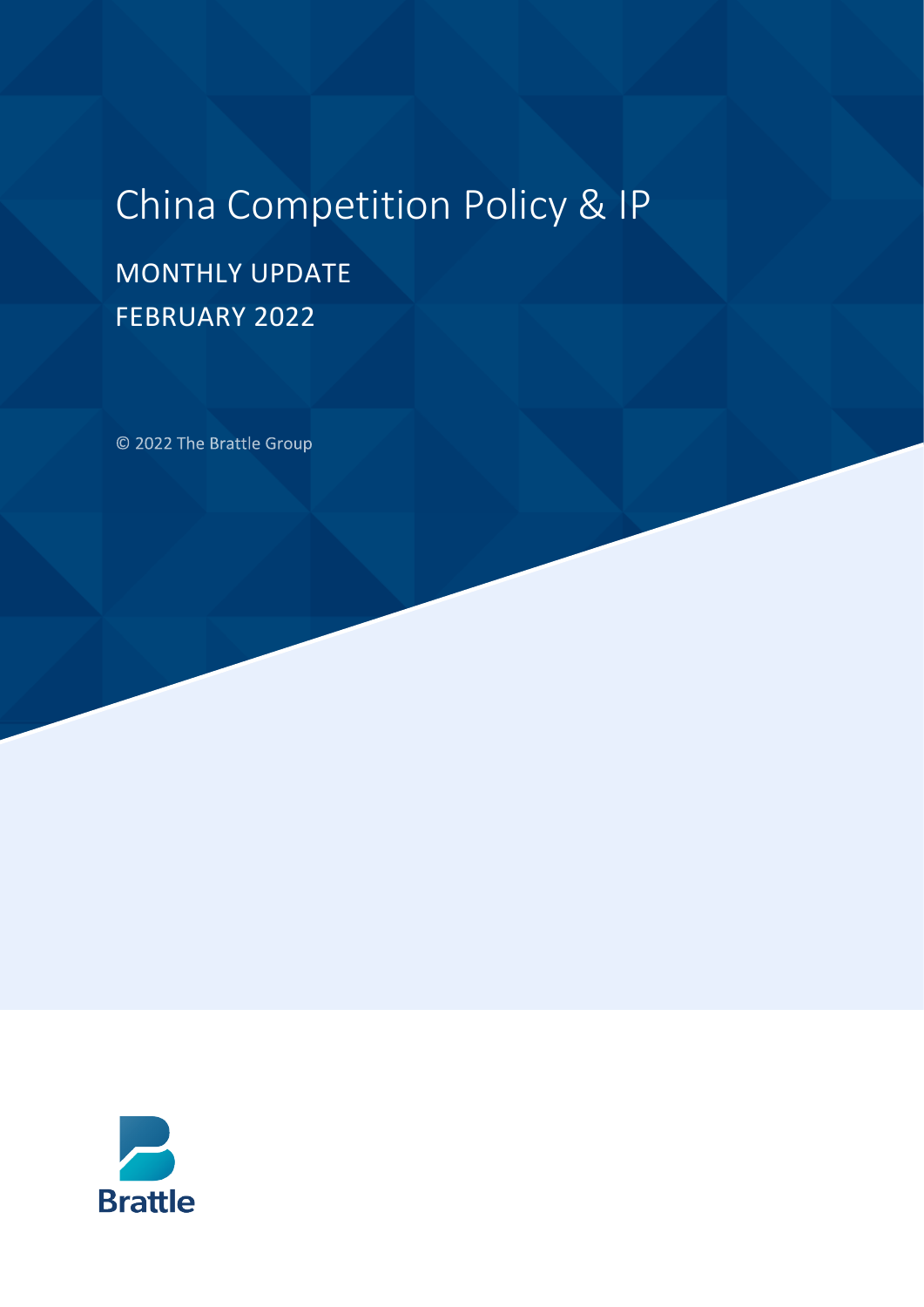#### TABLE OF CONTENTS

| State Council Information Office Holds Press Conference on Market Supervision 2                    |
|----------------------------------------------------------------------------------------------------|
|                                                                                                    |
| Four Authorities Issue New Algorithm Provisions to Prohibit Platforms' Monopolistic and Unfair     |
| Supreme People's Court Issues Guidelines on Utilizing Judicial Functions to Assist the Development |
| Anti-Monopoly Enforcement Department I Director Wu Zhenguo Highlights 2022 Anti-Monopoly           |
|                                                                                                    |
|                                                                                                    |
| 13 Administrative Penalty Decisions Imposed in Internet Sector Due to Failures to File 7           |
|                                                                                                    |
|                                                                                                    |
| China's First Unfair Competition Case Involving Search Engine Interference by Algorithms Sentenced |
|                                                                                                    |

#### About Brattle

The Brattle Group answers complex economic, regulatory, and financial questions for corporations, law firms, and governments around the world. We aim for the highest level of client service and quality in our industry.

We are distinguished by our credibility and the clarity of our insights, which arise from the stature of our experts; affiliations with leading international academics and industry specialists; and thoughtful, timely, and transparent work. Our clients value our commitment to providing clear, independent results that withstand critical review.

Brattle has over 500 talented professionals across four continents. For additional information about our experts and services, please visi[t brattle.com.](https://www.brattle.com/)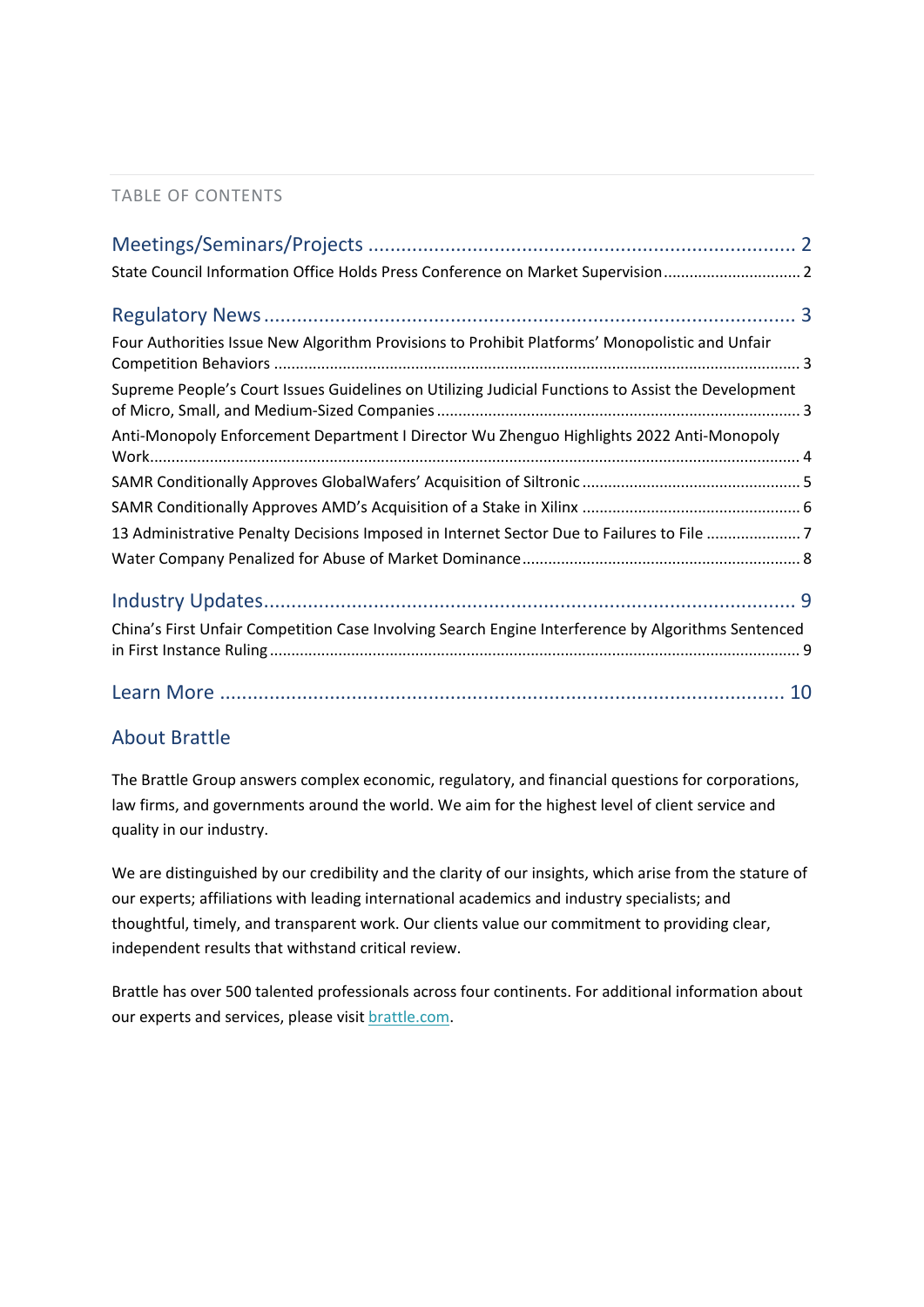### <span id="page-2-0"></span>Meetings/Seminars/Projects **\_\_\_\_\_\_\_\_\_\_\_\_\_\_**

### <span id="page-2-1"></span>State Council Information Office Holds Press Conference on Market Supervision

#### **[Read the Chinese version here](https://www.samr.gov.cn/xw/xwfbt/202201/t20220127_339429.html)**

On January 27, 2022, the State Council Information Office held a press conference on the status of market vitality and supervision in China, including an overview of the State Administration for Market Regulation's (SAMR's) priorities for the coming year. At the conference, Yuan Xilu – Director of SAMR's Price Supervision, Inspection, and Anti-Unfair Competition Bureau – specified that the market supervision department will focus on several key areas in 2022, including the platform economy, scientific and technological innovation, information security, livelihood protection, and fair competition order in the market.

In response to a reporter's question on how the market supervision authorities will further guide orderly competition and standardized development of various types of capital and market players in 2022, Mr. Yuan listed five work priorities:

- 1. **Improve the rules of fair competition regulation.** The authorities will accelerate the improvement of laws and regulations on anti-unfair competition and continuously improve the multi-level competition supervision rules system.
- 2. **Focus on critical areas of competition regulation.** The authorities will strengthen anti-monopoly and anti-unfair competition supervision and enforcement in key areas such as the platform economy, technology innovation, information security, and livelihood protection.
- 3. **Improve the ex ante and ex post regulation system.** The authorities will improve the market competition assessment system, promote the establishment of a risk alarm system, encourage enterprises to establish fair competition compliance systems, and improve preventive supervision measures.
- 4. **Consolidate the regulatory force of coordinated supervision**. The authorities will promote the construction of a comprehensive, multi-level regulatory system.
- 5. **Improve the ability to regulate fair competition.** The authorities will deepen basic theoretical research, strengthen personnel training and technical support, and build high-quality supervision teams.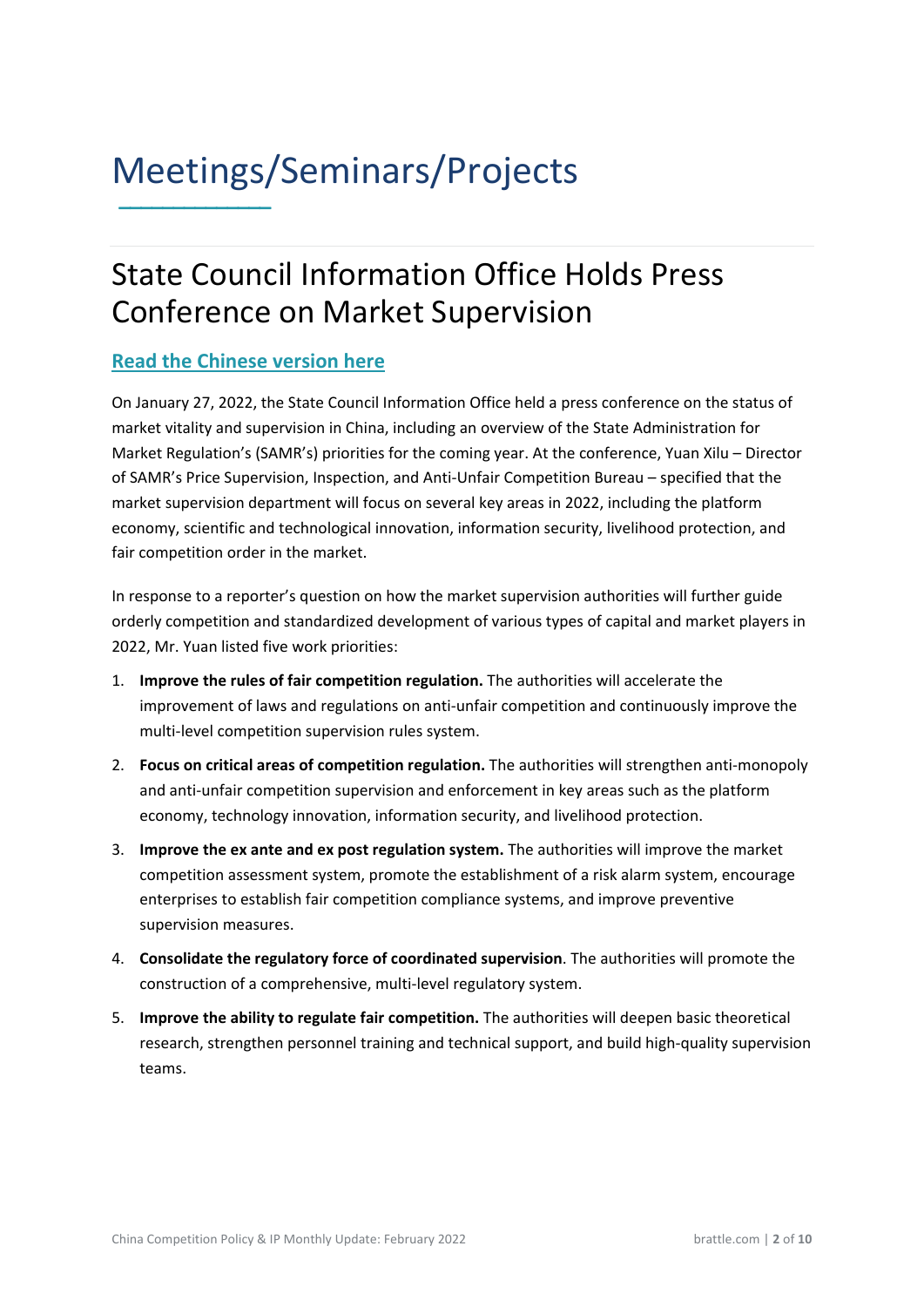### <span id="page-3-0"></span>Regulatory News **\_\_\_\_\_\_\_\_\_\_\_\_\_\_**

### <span id="page-3-1"></span>Four Authorities Issue New Algorithm Provisions to Prohibit Platforms' Monopolistic and Unfair Competition Behaviors

#### **[Read the Chinese version here](http://www.cac.gov.cn/2022-01/04/c_1642894606364259.htm)**

On January 4, 2022, the Cyberspace Administration of China, the Ministry of Industry and Information Technology, the Ministry of Public Security, and SAMR jointly issued the "Internet Information Service Algorithmic Recommendation Management Provisions."

Algorithms, though they have become a driving force in promoting China's digital transformation in recent years, have also been subject to abuse by tech companies, which have used them to engage in monopolistic and unfair competition behaviors. The new provisions, which will go into effect on March 1, 2022, are designed to regulate the use of algorithmic recommendation technologies by tech giants on platforms ranging from social media to e-commerce.

According to the Cyberspace Administration of China, the provisions will standardize the recommendation activities of internet information service algorithms and help safeguard national security and public interests, protect the legitimate rights and interests of individuals and organizations, and promote the healthy development of internet services.

One notable update to the finalized provisions, which were first released as a draft in August 2021, is the addition of a new Article 15. The article stipulates that algorithm recommendation service providers shall not use algorithms to unreasonably restrict other providers, hinder or disrupt the normal operation of their lawfully provided internet information services, or engage in other monopolistic and unfair competitive behaviors.

<span id="page-3-2"></span>Supreme People's Court Issues Guidelines on Utilizing Judicial Functions to Assist the Development of Micro, Small, and Medium-Sized Companies

#### **[Read the Chinese version here](https://www.court.gov.cn/fabu-xiangqing-341891.html)**

On January 13, 2022, the Supreme People's Court issued "Guiding Opinions on Giving Full Play to Judicial Functions to Assist the Development of Small, Medium, and Micro-Sized Companies" to the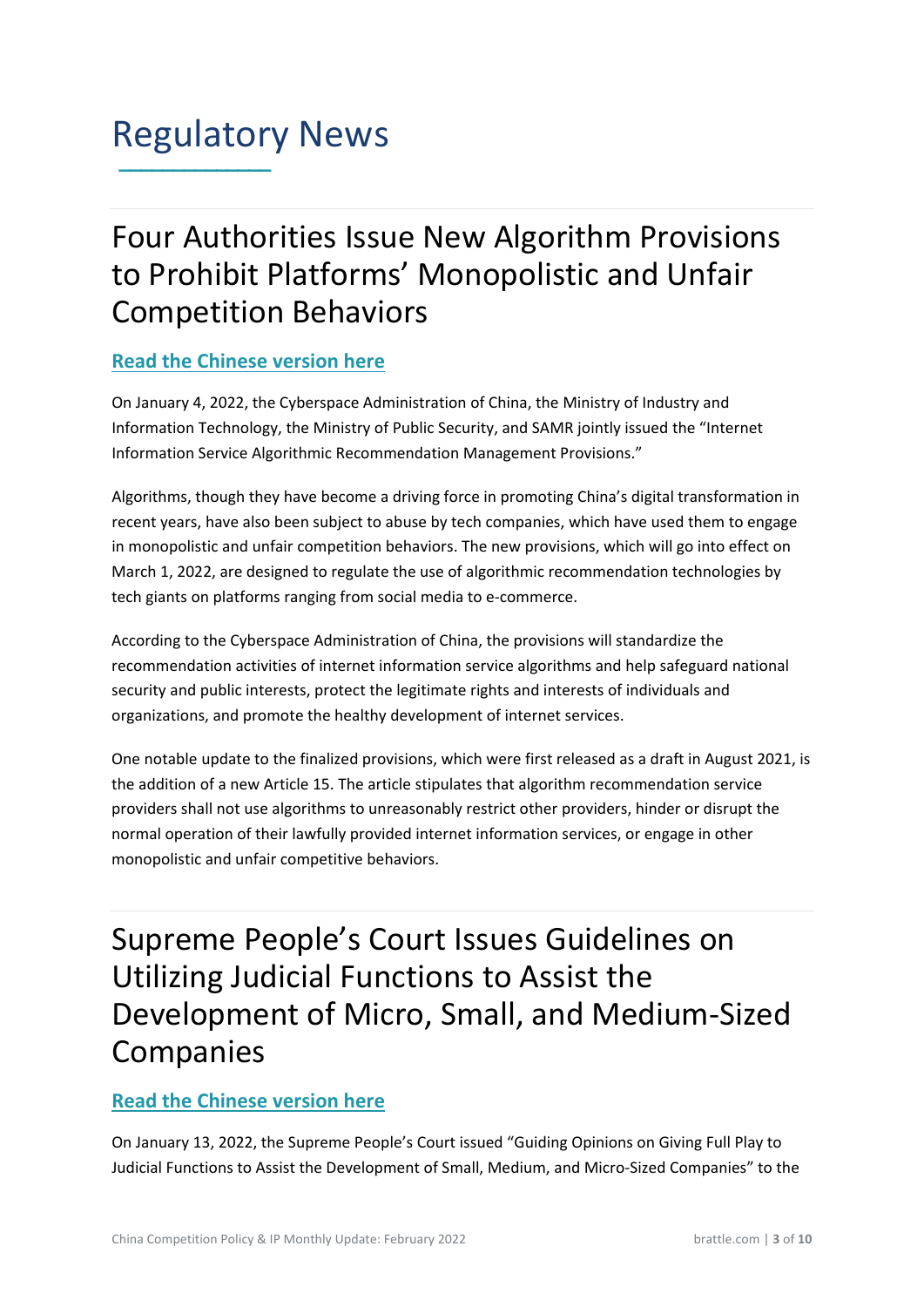High People's Courts in all provinces. The issuance lists six predominant guidelines – each with several specific measures – on providing judicial assistance to smaller market players across China, including:

- 1. Actively create a market environment for fair competition and honest operation.
- 2. Effectively strengthen the judicial protection of the property rights of micro, small, and mediumsized companies.
- 3. Help alleviate the difficulties and high cost of financing for micro, small, and medium-sized companies.
- 4. Efficiently handle cases of delinquent accounts for micro, small, and medium-sized companies in accordance with the law.
- 5. Effectively play the judicial rescue function for micro, small, and medium-sized companies.
- 6. Minimize the adverse impact of preservation and enforcement measures on micro, small, and medium-sized companies and other market players.

In regards to the first guideline on creating a market environment for fair competition and honest operation, the guidelines stipulate that the courts shall hear anti-monopoly cases fairly and efficiently in accordance with the law, and strictly punish illegal behaviors such as "either-or," price dumping, compulsory bundling and tying, or shielding and blocking. Likewise, the courts should legally determine operators' exclusion or restriction of competition through abuse of advantages; work to prevent the disorderly expansion of capital and protect the survival and development of micro, small, and medium-sized companies; and improve the connection mechanism between the judiciary and law enforcement.

### <span id="page-4-0"></span>Anti-Monopoly Enforcement Department I Director Wu Zhenguo Highlights 2022 Anti-Monopoly Work

#### **[Read the Chinese version here](http://k.sina.com.cn/article_3686739204_dbbf2d040190131oa.html)**

In November 2021, the Sixth Plenary Session of the 19<sup>th</sup> Central Committee of the Communist Party of China (CPC) adopted the "Resolution of the CPC Central Committee on the Major Achievements and Historical Experience of the Party's Century-Long Struggle." The resolution highlights the CPC's accomplishments and developments over the past 100 years and – based on these experiences – provides guidance for future progress, including in market regulation.

The resolution points out that it will be necessary to continue to strengthen market supervision and anti-monopoly regulation, prevent the disorderly expansion of capital, maintain the market order, stimulate the vitality of various market players – especially small and medium-sized companies – and protect the rights and interests of workers and consumers.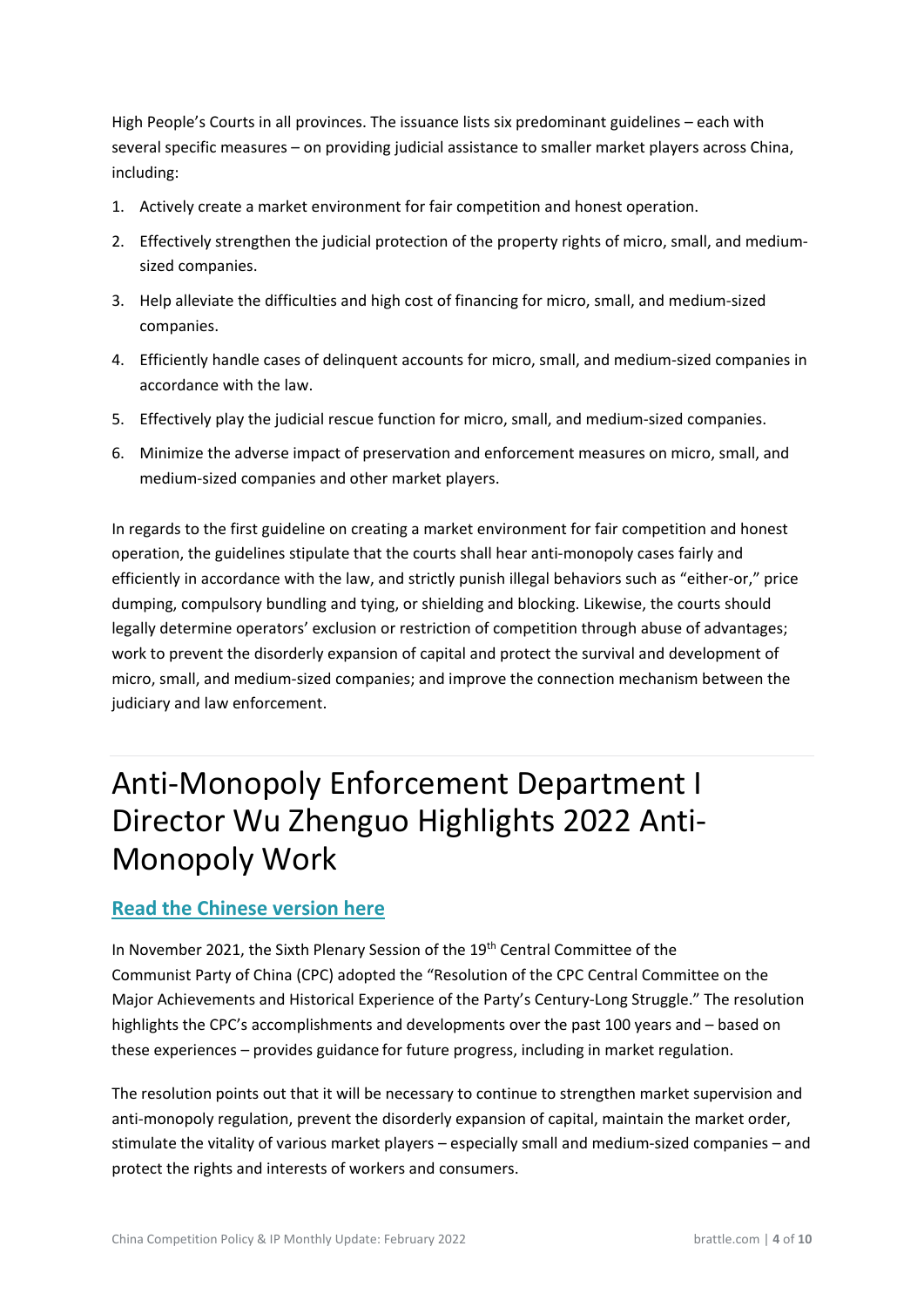In a January 2022 interview, Wu Zhenguo, Director of Anti-Monopoly Law Enforcement Department I of SAMR's Anti-Monopoly Bureau, discussed how the Sixth Plenary Session and the resolution will impact anti-monopoly work in the years to come. Mr. Wu said that development in this area will adhere to the idea of "people first" and that, in 2022, the Anti-Monopoly Department I will focus on the following five key aspects:

- 1. Resolutely implementing the major decisions and plans of the Central Committee and State Council to strengthen anti-monopoly regulations and enforcement.
- 2. Bolstering the construction of the rule of law and accelerating improvement of the fair competition legal system.
- 3. Strengthening the sense of responsibility to further improve anti-monopoly supervision and enforcement.
- 4. Reinforcing the system construction to enhance the authority of anti-monopoly supervision and effectiveness of enforcement.
- <span id="page-5-0"></span>5. Promoting the opening of the competition system.

## SAMR Conditionally Approves GlobalWafers' Acquisition of Siltronic

#### **[Read the Chinese version here](https://www.samr.gov.cn/fldj/tzgg/ftjpz/202201/t20220121_339322.html)**

On January 21, 2022, SAMR announced its approval of GlobalWafers' acquisition of Siltronic's equity with restrictive conditions.

The acquirer, GlobalWafers, is a Taiwanese tech manufacturing company mainly engaged in wafer fabrication, solar cell, and module-related businesses. Siltronic – based in Germany – is primarily involved in wafer fabrication-related business. On December 9, 2020, the two parties signed an acquisition agreement. Upon completion of the concentration, GlobalWafers will obtain sole control of Siltronic.

In this case, the relevant product markets are defined as silicon wafers that are up to 6 inches in size, 8-inch Czochralski wafers, 8-inch float-zone wafers, and 12-inch wafers. The relevant geographic market is defined as the global market, while focusing on the situation in the Chinese market.

After careful review and analysis of the acquisition, SAMR found that GlobalWafers and Siltronic have a horizontal overlap in the global and domestic 8-inch float-zone wafer markets. In 2020, the two companies had a combined market share of 55–60% in the global 8-inch float-zone wafer market and 30–35% in China. In the global and domestic 8-inch float-zone wafer market, the Herfindahl–Hirschman Index (HHI) measure for GlobalWafers and Siltronic is currently 3,296 and 3,127, respectively, and will become 4,019 and 3,323, respectively, after the concentration, with a significant increase in market concentration and a reduction of the number of major competitors.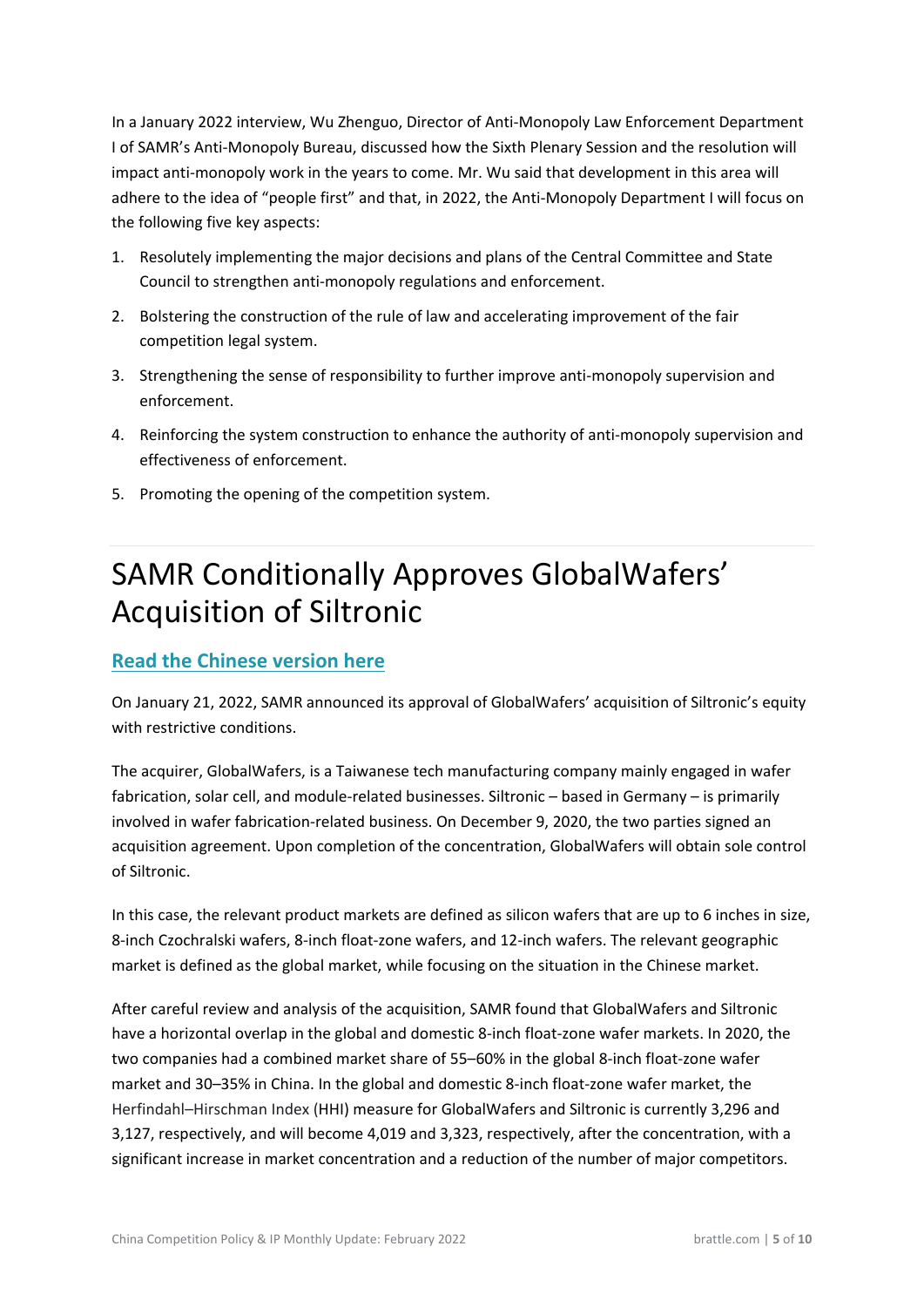Since this concentration may have the effect of eliminating or restricting competition in the relevant market, SAMR decided to approve the transaction with the following remedies:

- 1. GlobalWafers must divest its float-zone wafer business namely, the float-zone wafer business of Topsil GlobalWafers A/S of Denmark – within six months.
- 2. The post-concentration entity must continue to supply all types of wafer products to customers in China under fair, reasonable, and non-discriminatory principles.
- 3. After the expiration of contracts, if customers in China want to renew a contract, the postconcentration entity shall not refuse to do so without valid reasons, and the renewal terms shall not be lower than the original contracts.
- 4. The post-concentration entity must conduct ongoing training for relevant managers and employees and take necessary measures to ensure the implementation of the commitment program.

## <span id="page-6-0"></span>SAMR Conditionally Approves AMD's Acquisition of a Stake in Xilinx

### **[Read the Chinese version here](https://www.samr.gov.cn/fldj/tzgg/ftjpz/202201/t20220127_339441.html)**

On January 27, 2022, SAMR announced its approval of the acquisition of Xilinx Technology Beijing Limited (Xilinx) by Advanced Micro Devices, Inc. (AMD) with additional restrictive conditions. SAMR first received an antitrust filing for the concentration of undertakings in the case on January 19, 2021.

The acquirer AMD, a multinational semiconductor company based in the US, is engaged in developing, producing, and selling central processing units (CPUs) and graphics processing units (GPUs). The acquiree Xilinx is mainly involved in developing, producing, and selling fieldprogrammable gate arrays (FPGAs). On October 26, 2020, the two parties signed an agreement under which AMD intended to acquire Xilinx in an all-stock transaction valued at \$35 billion. After the concentration, the former AMD and Xilinx shareholders will hold 74% and 26%, respectively, of equity interest in the post-concentration entity.

Because of the adjacent relationship between AMD's CPUs and GPUs and Xilinx's FPGAs, the relevant product markets in the case are separately defined as CPUs, GPUs, and FPGAs. The relevant geographic market is defined as the global market, while focusing on the situation in the Chinese market.

SAMR analyzed the impact of this concentration on competition in the market. In the FPGA market in 2020, Xilinx had strong market power, with global and domestic market shares accounting for 50– 55% and 50–55%, respectively, both ranking first. Additionally, the post-concentration entity will be the only vendor in the world that can offer CPU, GPU, and FPGA products simultaneously. CPU, GPU, and FPGA together constitute the core components that affect the performance of data center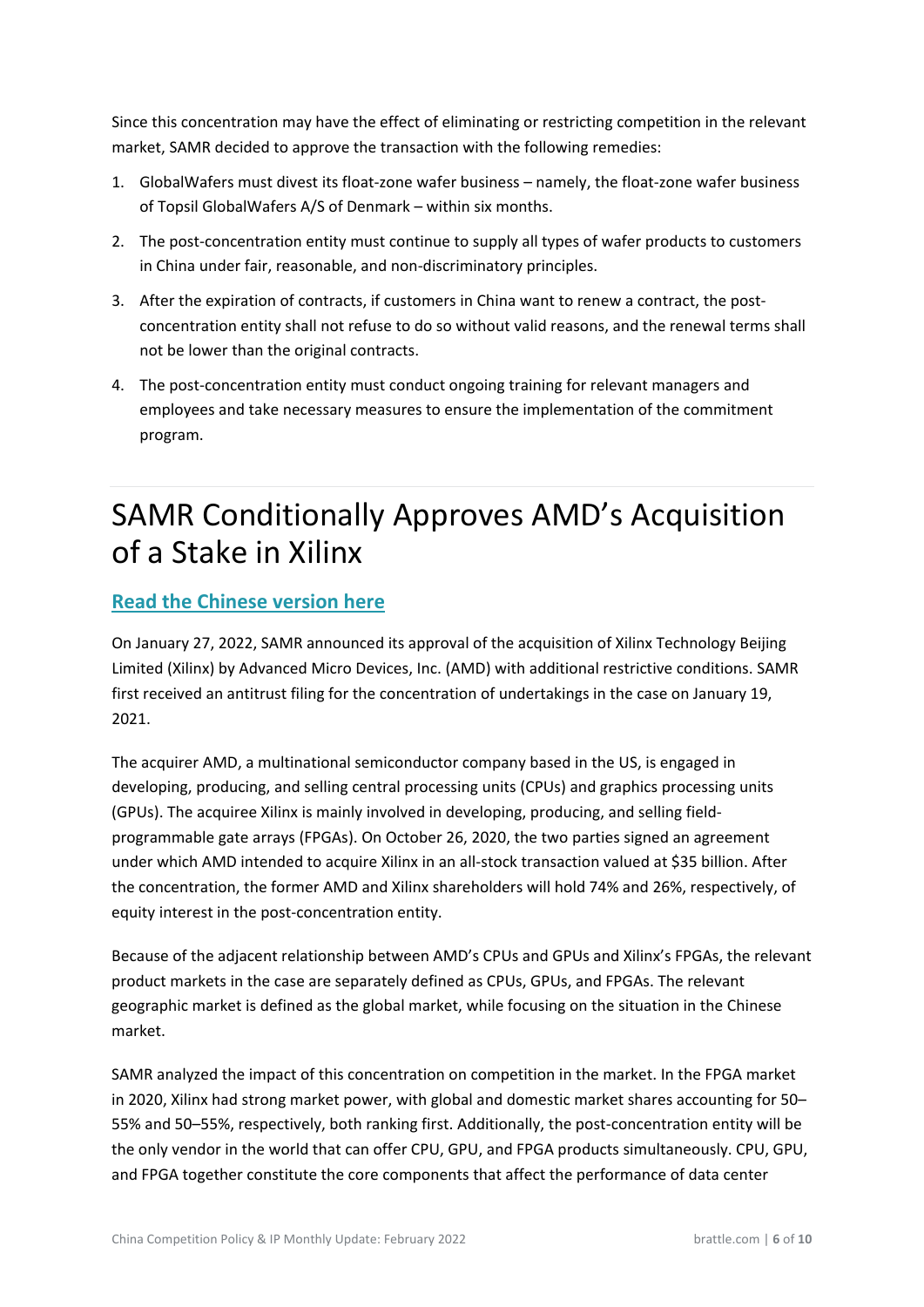servers, and mismatched performance or insufficient interoperability among them can lead to performance bottlenecks. Therefore, the concentration may have the effect of excluding or restricting competition in the Chinese and global CPU, GPU, and FPGA markets through behaviors such as bundled sales and refusals to sell.

Based on these factors, SAMR decided to approve the concentration with additional restrictive conditions, requiring the post-concentration entity to fulfill five obligations. These include no bundled sales for the relevant products involved, supplying products according to fair, reasonable, and non-discriminatory principles, and maintaining interoperability between relevant products.

### <span id="page-7-0"></span>13 Administrative Penalty Decisions Imposed in Internet Sector Due to Failures to File

### **[Read the Chinese version here](http://k.sina.com.cn/article_5044281310_12ca99fde02001qipq.html)**

On January 5, 2022, SAMR's Anti-Monopoly Bureau issued 13 administrative penalty decisions for illegal concentration of undertakings in the internet sector. The penalized operators include Tencent Holdings Ltd. (Tencent), Bilibili Inc. (Bilibili), Alibaba (China) Network Technology Co., Ltd. (Alibaba), and Jiangsu Jingdong Bangneng Investment Management Co., Ltd. (Jingdong Bangneng).

The 13 cases all violated Article 21 of the Anti-Monopoly Law and constituted illegal implementation of concentration of undertakings since they were implemented without filing with the authorities. However, SAMR's final assessment concluded that none of the concentrations of undertakings in question had the effect of excluding or restricting competition. According to the relevant provisions, SAMR decided to impose administrative penalties of RMB 500,000 in each case.

Tencent was penalized in nine cases, comprising seven cases of acquisition of equity interests and two cases of establishment of joint ventures, and fined a total of RMB 4.5 million. Alibaba was fined in two cases, while Jingdong Bangneng and Bilibili were both fined in a single case.

These penalties highlight regulators' continued concerns over disorderly expansion of capital in the platform economy, the restriction of competition through platforms' concentrations, and suspected monopolies. The penalties are also a continuation of strengthened anti-monopoly enforcement in the internet sector.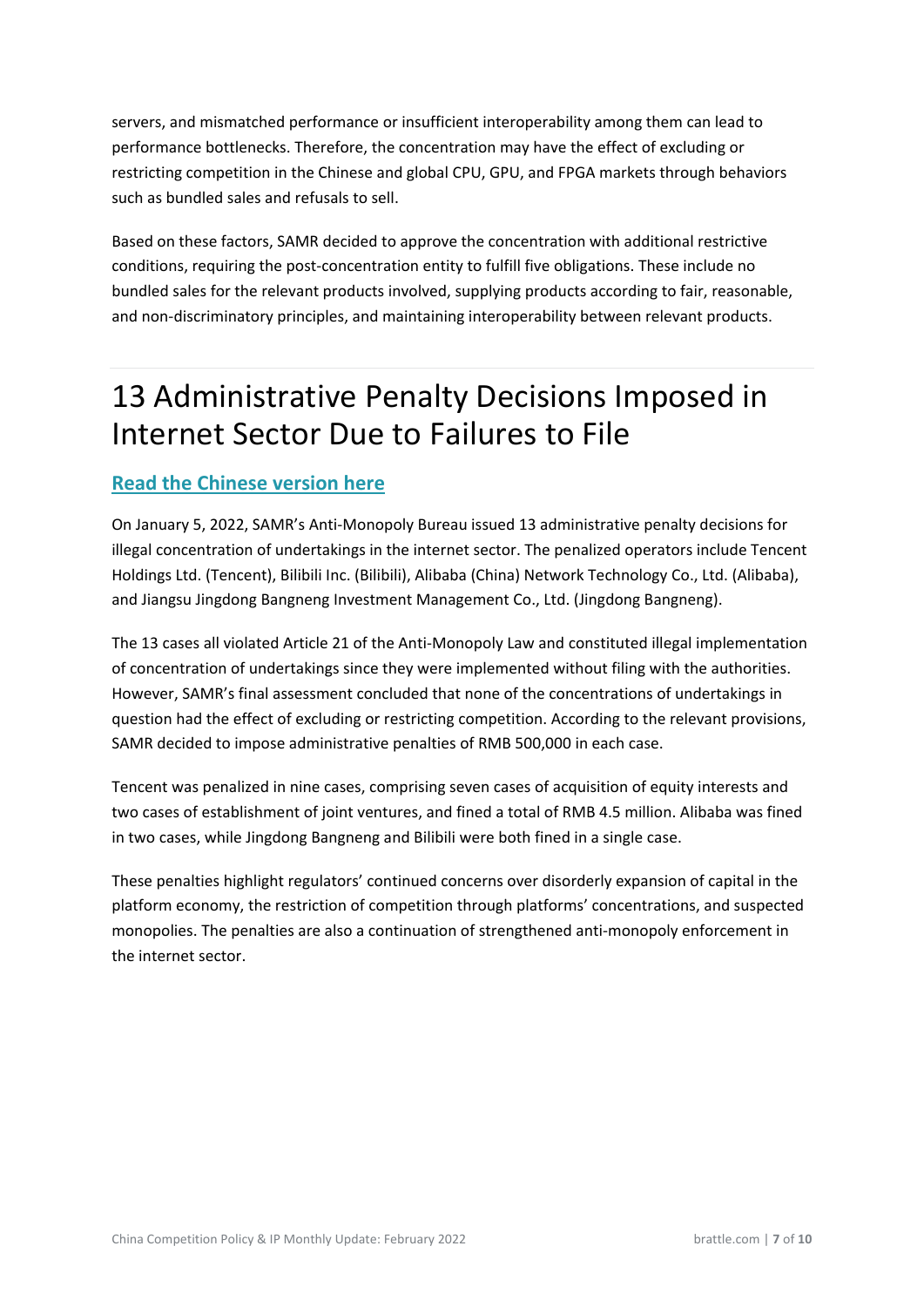## <span id="page-8-0"></span>Water Company Penalized for Abuse of Market Dominance

#### **[Read the Chinese version here](https://www.samr.gov.cn/fldj/tzgg/xzcf/202202/t20220210_339643.html)**

In January 2021, the Anhui Administration of Market Regulation (Anhui AMR) filed an investigation into the alleged abuse of market dominance by Fengyang County Yimin Water Supply Co., Ltd. (Yimin). It issued an administrative penalty decision in January 2022. The Anhui AMR held that Yimin abused its market dominance in providing public water supply services and imposed unreasonable trading conditions, which excluded and restricted market competition and harmed the legitimate rights and interests of the counterparties to the transactions.

In this case, the relevant product market is the urban public water supply service market. The relevant geographic market is defined as several areas in Fengyang County, including Fucheng Town, Linhuai Town, Mentai Economic Development Zone, and Banqiao Town. The Anhui AMR found that Yimin holds 100% market share in the relevant market and, therefore, is dominant. In addition, considering the fact that building an urban public water supply network and its ancillary facilities requires large investment and long cost recovery periods, it is difficult for other operators to enter the relevant geographic market in this case.

Anhui AMR determined that Yimin committed the following abuses of dominant market position:

- 1. Ordering the relevant units to procure secondary water supply equipment only from the party concerned or its designated suppliers.
- 2. Ordering the relevant units to purchase water meters only from the party concerned.
- 3. Imposing unreasonable trading conditions to collect deposits from temporary water users.
- 4. Implementing unreasonable trading conditions to collect deposits from real estate development enterprises for hanging meters.

The Anhui AMR found that such acts violated the Anti-Monopoly Law and constituted an abuse of market dominance. Along with ordering Yimin to stop the illegal acts and refund water use and meter deposits totaling RMB 781,700, the regulatory authority confiscated the water company's illegal income and imposed a fine of 4% of the company's 2020 sales, which amounted to RMB 1,769,119.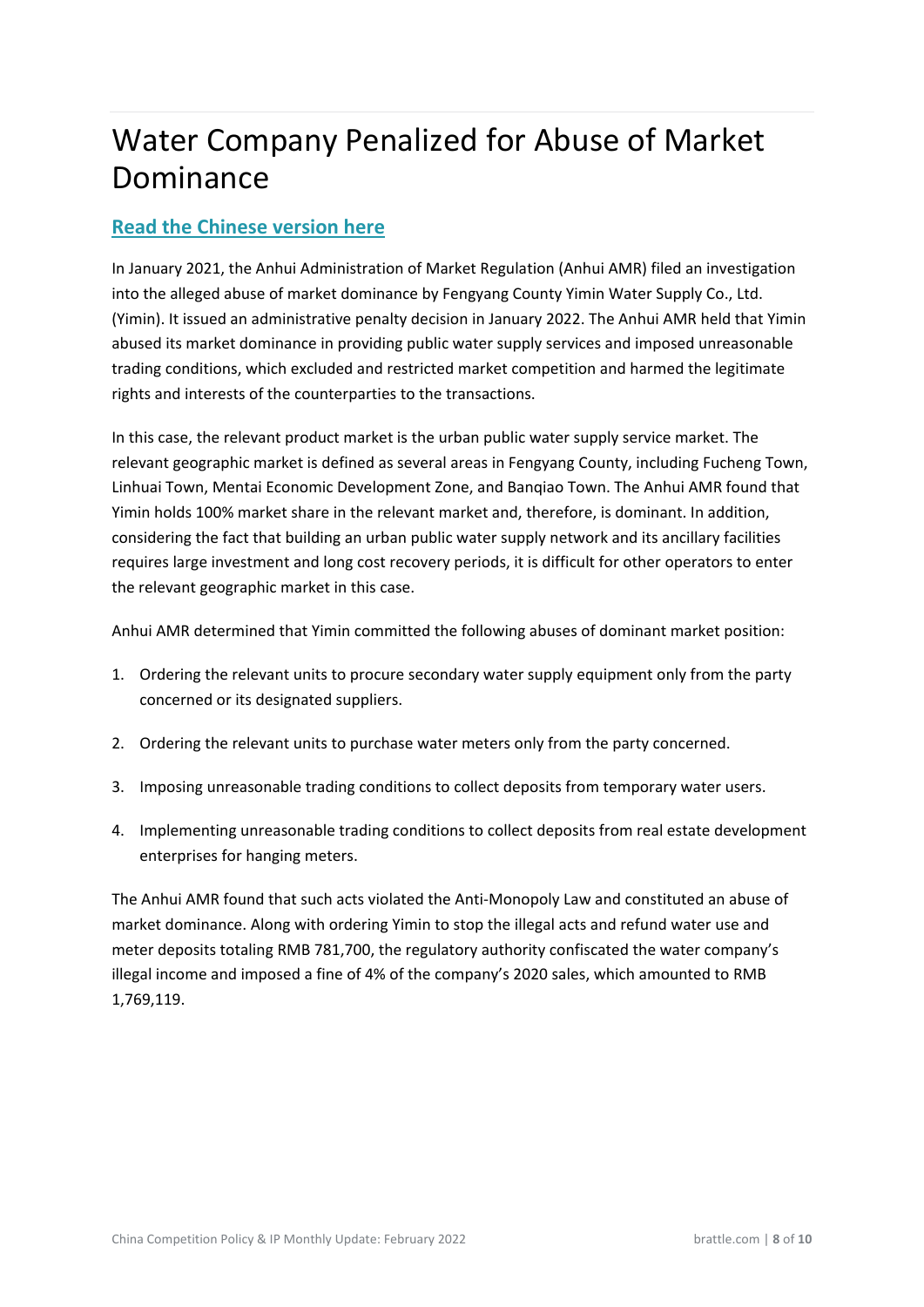## <span id="page-9-1"></span><span id="page-9-0"></span>Industry Updates

### China's First Unfair Competition Case Involving Search Engine Interference by Algorithms Sentenced in First Instance Ruling

### **[Read the Chinese version here](https://bjhdfy.chinacourt.gov.cn/article/detail/2022/01/id/6483436.shtml)**

On January 12, 2022, the Beijing Haidian District Court handed down the first instance judgment of Beijing Baidu Netcom Science and Technology Co., Ltd. (Baidu) vs. Shenzhen Woai Network Technology Co., Ltd. (5iads). The case is China's first unfair competition dispute involving humanpowered platforms' interference of search engine algorithms.

The plaintiff, Baidu, is the operator of the Baidu search engine. The plaintiff claimed that the defendant, as the operator of the 5iads website, artificially interfered in the normal ranking of search engines by creating fake click data, which harms the interests of consumers and constitutes unfair competition. Therefore, Baidu requested that the defendant be ordered to eliminate the impact and compensate the company for its economic losses and reasonable expenses, totaling RMB 5 million.

After hearing the case, the court held that the defendant's behavior increased the various costs of Baidu to maintain normal search services, damaged the normal service environment provided by the plaintiff, and disturbed the order of market competition. According to Article 2 of the Anti-Unfair Competition Law, such behavior constituted unfair competition. Considering the defendant's apparent subjective intent, the significant impact of its unfair competition, and its failure to adduce evidence truthfully, the court ruled that 5iads must publish an announcement to eliminate the impact and compensate Baidu economic losses of RMB 2 million and reasonable expenses of RMB 50,000.